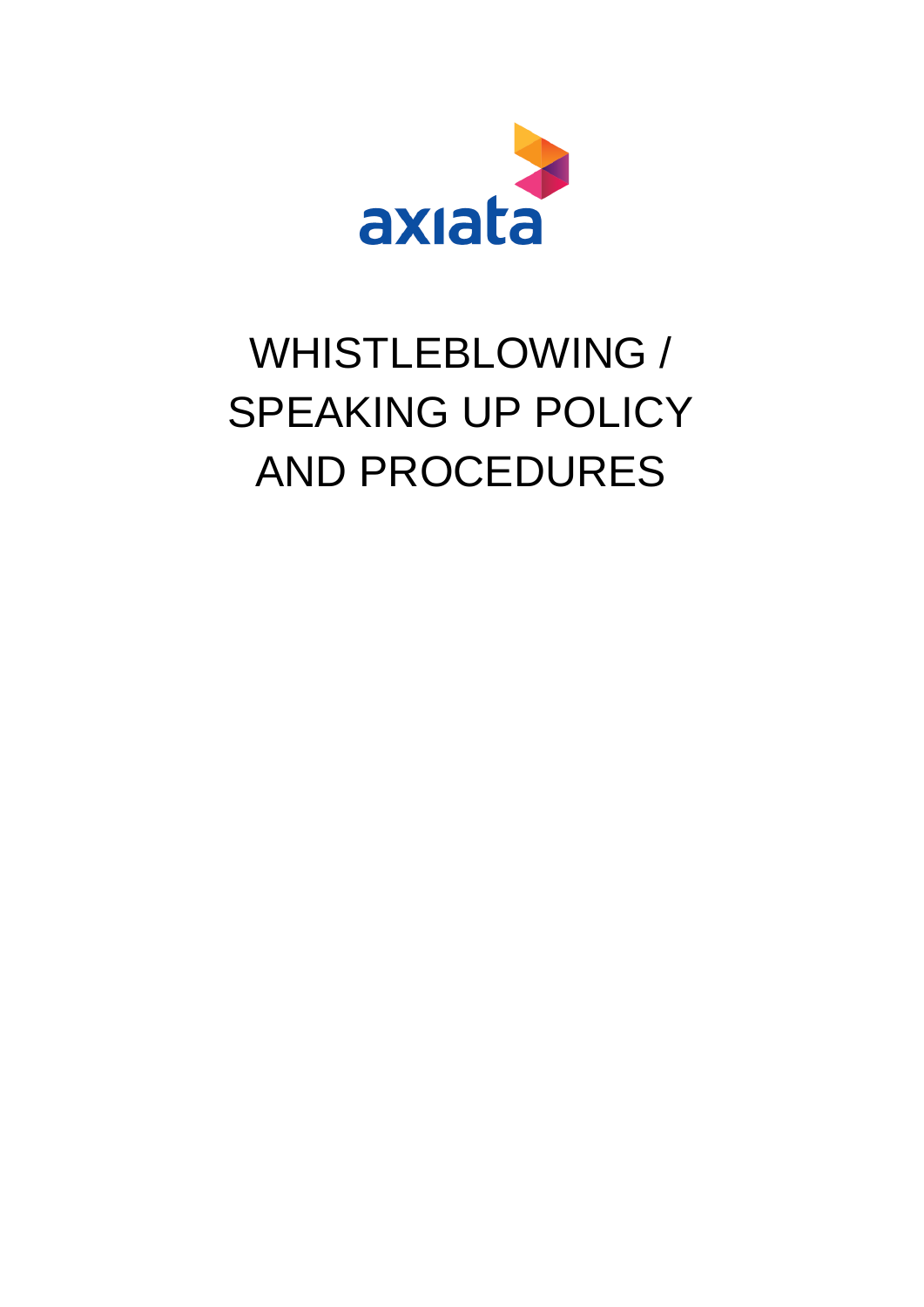### **Document Revisions Record**

| <b>Version</b> | <b>Release</b><br><b>Date</b> | <b>Description/Summary of</b><br><b>Changes</b> | <b>Approved and Reviewed by</b>                                                                                                                         |
|----------------|-------------------------------|-------------------------------------------------|---------------------------------------------------------------------------------------------------------------------------------------------------------|
| 1.0            | 28 May<br>2020                | Initial version                                 | Duly approved and adopted by<br>the Board of Directors of Axiata<br>Group Berhad via Directors'<br>Circular Resolution [No. 21-20]<br>dated 28 May 2020 |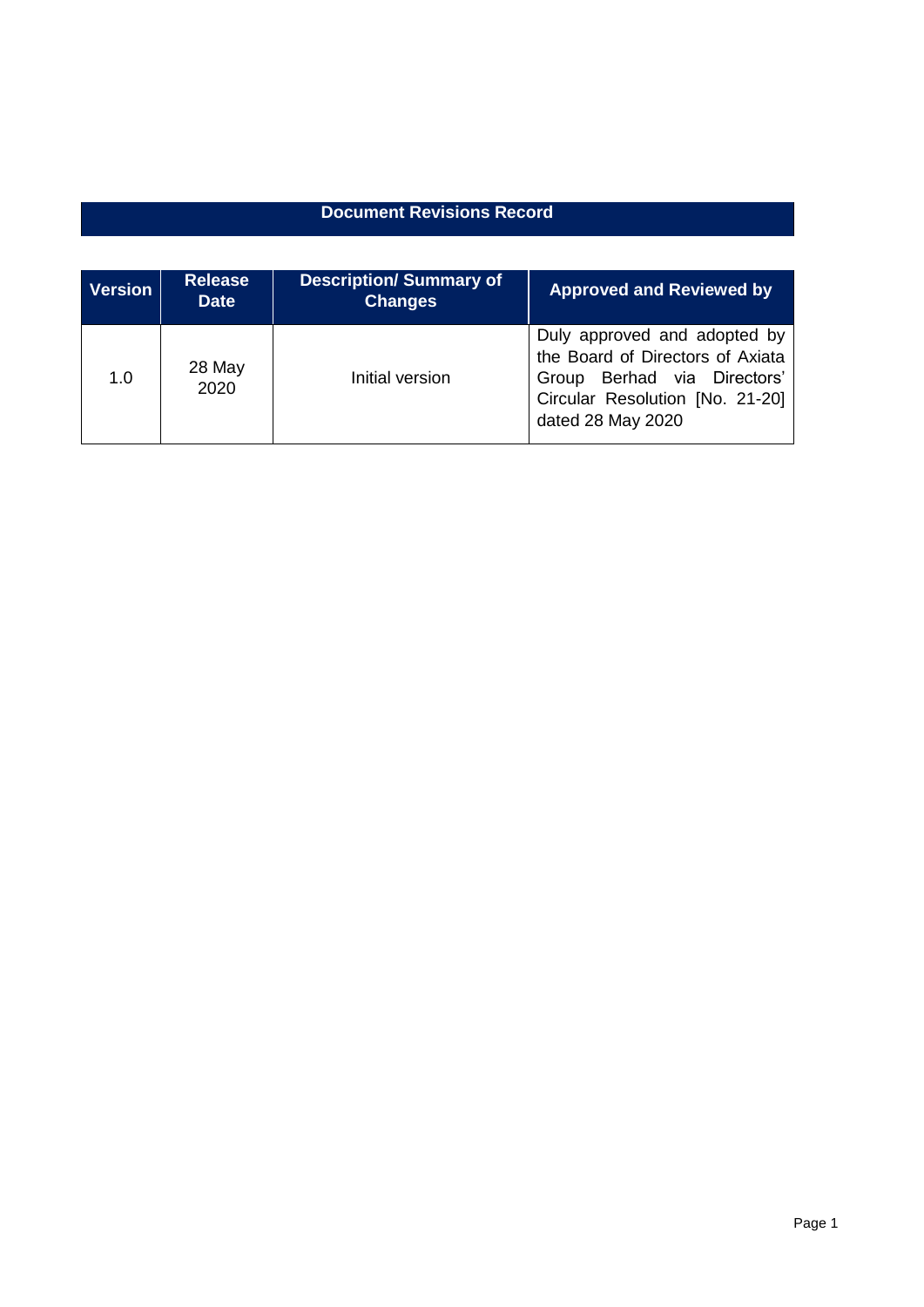## **Table of Contents**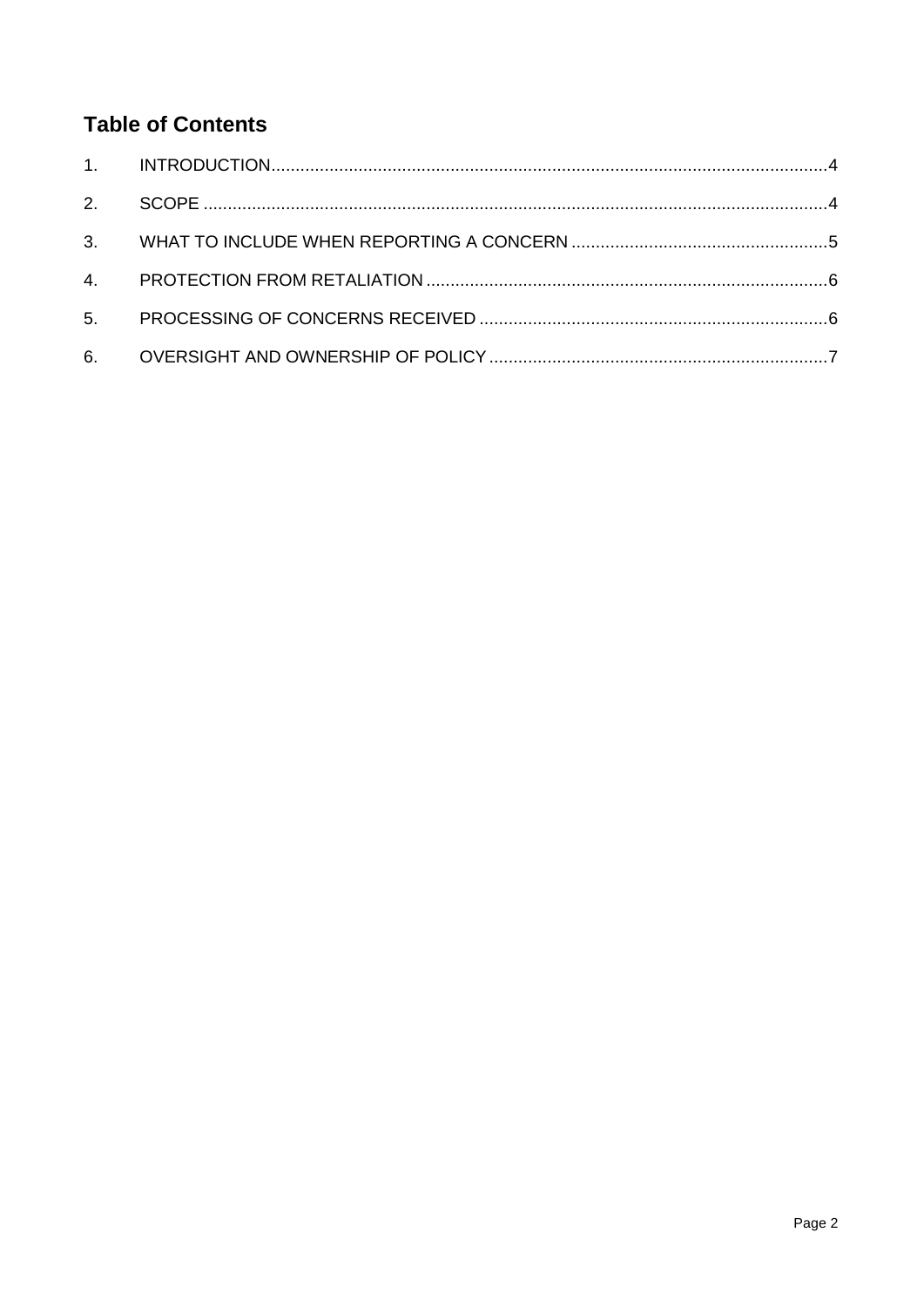## <span id="page-3-0"></span>**Definition**

| <b>Terms</b>     | <b>Definition</b>                                                                                                                                                    |  |
|------------------|----------------------------------------------------------------------------------------------------------------------------------------------------------------------|--|
| Axiata Group     | Axiata Group Berhad and its subsidiaries, joint ventures and other<br>companies where Axiata - directly or indirectly - has a controlling<br>interest/majority stake |  |
| <b>BAC</b>       | <b>Board Audit Committee</b>                                                                                                                                         |  |
| <b>GCIA</b>      | <b>Group Chief Internal Auditor</b>                                                                                                                                  |  |
| Reporter         | Whistleblower; person who comes forward with certain concern<br>and/or facts of wrongdoing/misconduct                                                                |  |
| Speak Up Channel | Axiata Group's speak up/whistleblowing channel i.e.<br>https://wrs.expolink.co.uk/axiata                                                                             |  |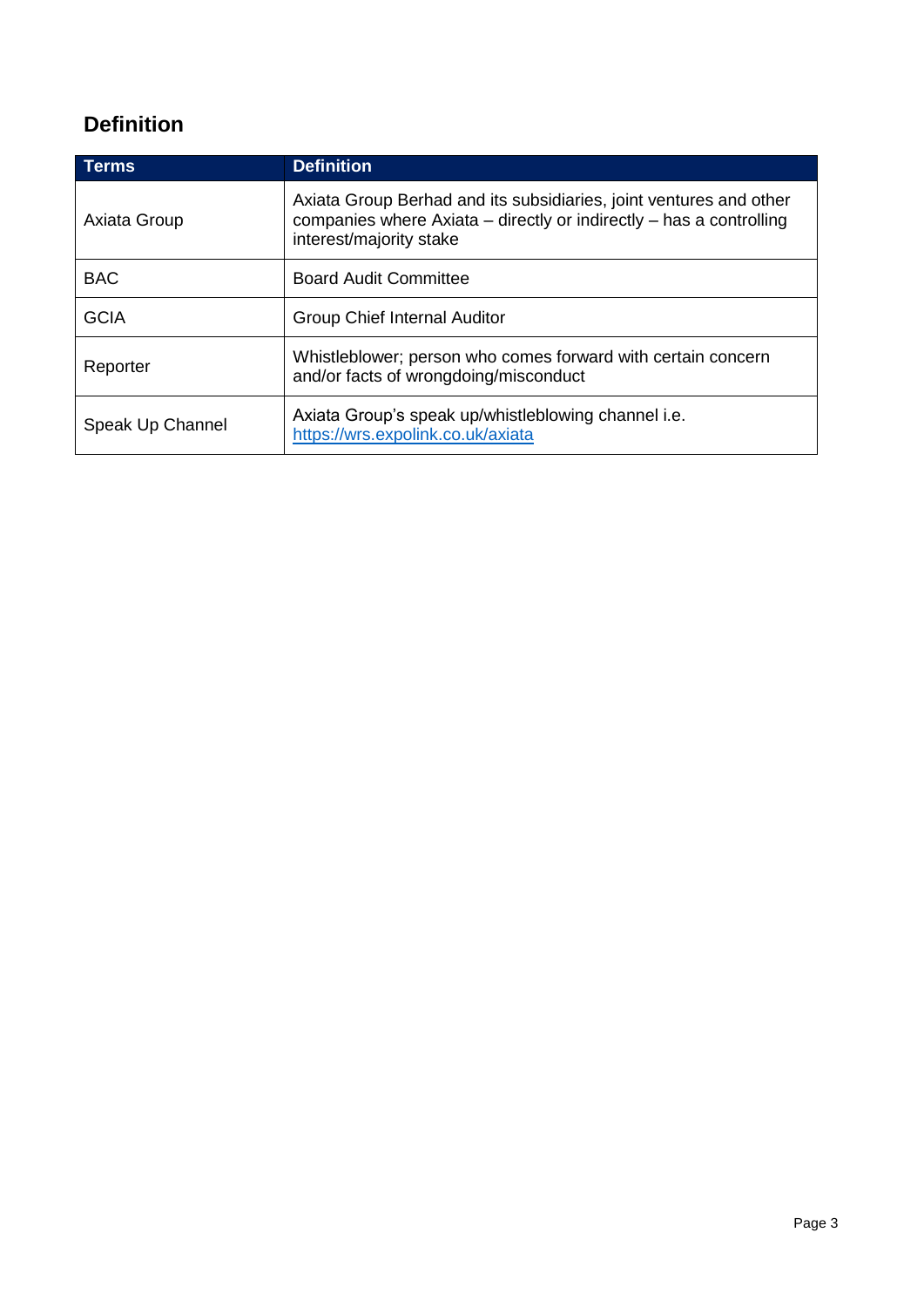#### **1. INTRODUCTION**

- 1.1 Uncompromising Integrity is one of the core values embraced by Axiata Group Berhad and its subsidiaries (collectively referred to as "Axiata Group"). Axiata Group is committed to upholding the highest standards of lawful and ethical conduct, by demonstrating honesty, fairness, transparency and accountability in all our conduct and dealings.
- 1.2 The purpose of this Policy is to govern the speaking up/whistleblowing process, establish a mechanism and to encourage everyone who has a relationship with the Axiata Group to voice and register their concerns, including any act or conduct that is in violation of the code of conduct, actual or suspected misconduct, illegal or unethical behaviour, without fear of retaliation or unfair treatment.

#### <span id="page-4-0"></span>**2. SCOPE**

- 2.1 This Policy applies to all wholly owned Axiata subsidiaries and to those joint ventures and other companies where Axiata – directly or indirectly – has a controlling interest/majority stake.
- 2.2 Employees, suppliers, business partners, contractors, customers, associates and other stakeholders/counter parties shall voice their concerns ("Reporter"), so long as there is a reasonable belief or basis for the concern and the disclosure is made in good faith and not for personal gain or motivated by ill or malicious intention.
- 2.3 Reporter shall ensure that mere rumour or hearsay information is not the basis for speaking up or to whistle blow.
- 2.4 The official Speak Up channel [\(https://wrs.expolink.co.uk/axiata\)](https://wrs.expolink.co.uk/axiata) can be used to report any concerns related to Axiata Group business practices and non-compliances relating to, but not limited to, the areas mentioned below. This channel is not meant for anyone to report customer complaints or to make enquiries on any of the services that the Axiata Group provides to its customers. In order for us to serve you better, please visit the respective Axiata company/subsidiary's website or call the local customer service number.
	- (a) Abuse of Power/Authority
	- (b) Accounting, internal controls, auditing or IT
	- (c) Anti-competition
	- (d) Breach of company policy
	- (e) Bribery & corruption
	- (f) Data confidentiality or privacy
	- (g) Conflict of interest
	- (h) Fraud & breach of trust
	- (i) Gifts, sponsorships, donations, entertainment & hospitality
	- (j) Harassment, bullying & sexual misconduct
	- (k) Health, Safety, Security & Environment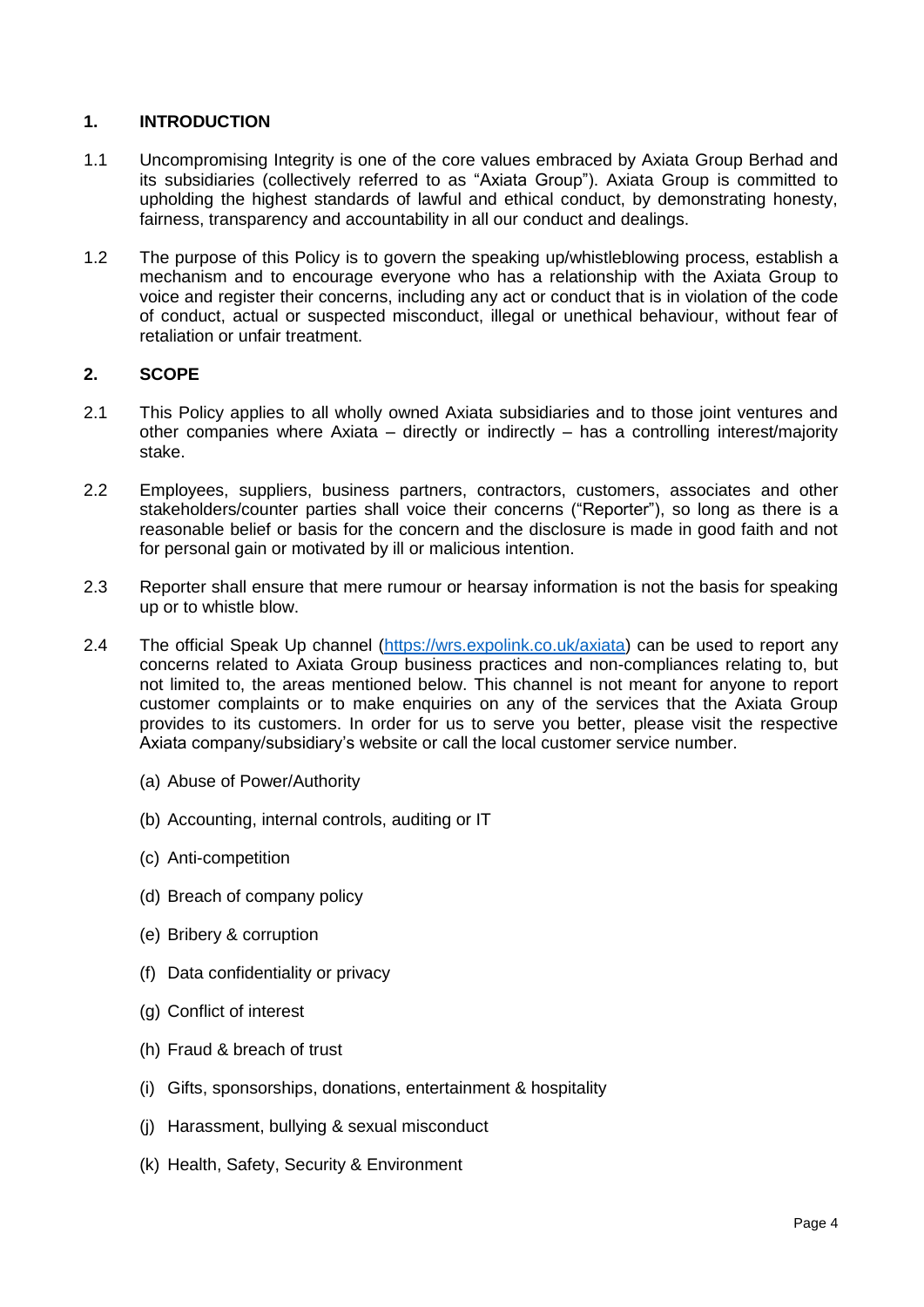- (l) Insider trading
- (m) Malpractices
- (n) Misappropriation of company assets
- (o) Misuse of social media or business communications
- (p) Money Laundering
- (q) Retaliation from Speaking Up
- (r) Substance abuse or drugs
- (s) Theft or misuse of resources
- (t) Violation of any law and regulation
- (u) Workplace & people

#### <span id="page-5-0"></span>**3. WHAT TO INCLUDE WHEN REPORTING A CONCERN**

- 3.1 Concerns should be raised via the official Speak Up channel at <https://wrs.expolink.co.uk/axiata> . To raise a concern by phone, visit the Speak Up weblink to obtain a local phone number. Both the web and phone options are available 24 hours a day, 7 days a week, and can be used by employees, suppliers, business partners, contractors, customers, associates and other stakeholders/counter parties.
- 3.2 When using the official Speak Up channel, the Reporter is required to include as much factual details as possible, such as the background or nature of the concern, when and where it happened, any other supporting evidence (if available) and persons involved including witnesses. In addition, the Reporter is strongly encouraged to disclose his/her name and contact information. Notwithstanding this, the Reporter can opt to remain anonymous if he/she so wishes.
- 3.3 Axiata Group shall protect the confidentiality of the Reporter and the information disclosed very seriously. If the person chooses to disclose his/her identity, the only people who will know his/her details are the Administrators of the Speak Up channel, the Investigator and/or the Investigation Team, and the relevant authorised personnel who have access to information recorded under this Policy. Axiata Group will not disclose the Reporter's identity to anyone else unless:
	- (a) Axiata Group is legally obliged to disclose the Reporter's identity; or
	- (b) the disclosure is required if and when Axiata Group decides to report to the police, relevant regulatory bodies/authorities or the courts; or
	- (c) disclosure is necessary to prevent or lessen a threat to the Reporter's health, safety or welfare; or
	- (d) the Reporter gave his/her consent to the disclosure.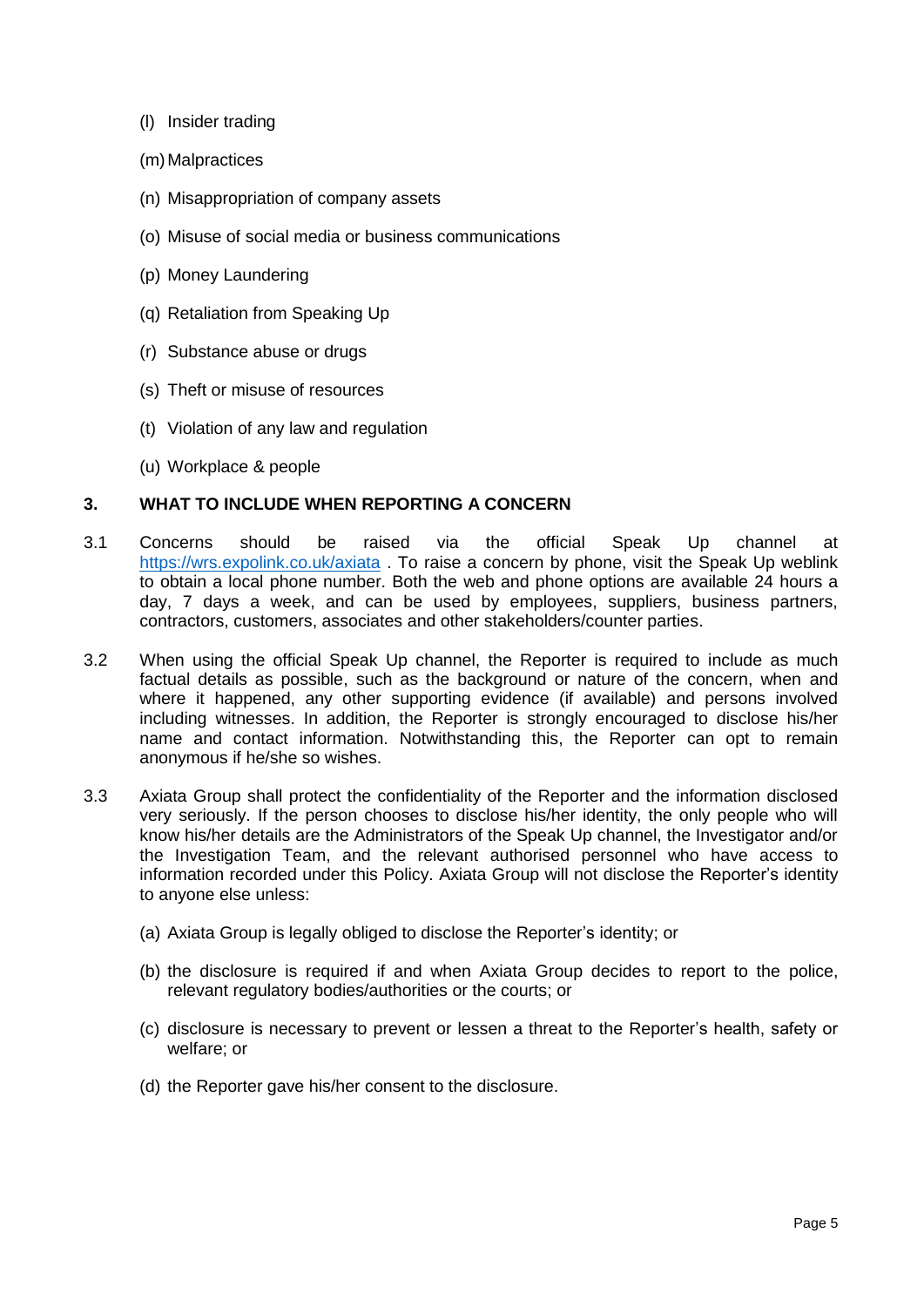#### <span id="page-6-0"></span>**4. PROTECTION FROM RETALIATION**

- 4.1 Axiata Group is committed to protect, within reason and means, anyone who reports or raises a concern in good faith, and those who participate in or conduct an investigation, from retaliation. Investigators will advise all parties who involved in the process of this commitment, and report any perceived retaliation based on participation in an investigation.
- 4.2 No party should retaliate against persons who reported the concerns as well as those who assisted in the investigations. Any person subjected to retaliation must file a new report using the same Speak Up channel by substantiating the retaliation claim with factual information or documentation. Any party regardless of designation, if proven guilty of retaliation against these persons, shall be subjected to disciplinary action.
- 4.3 If the person who reported the concern implicate his/her own conduct in the report, he/she will not be given immunity from investigation, disciplinary action, criminal prosecution and/or civil liability. The same applies to anyone assisting in an investigation. However, Axiata Group will take the disclosure and cooperation with the investigation into consideration when determining disciplinary or other actions.

#### <span id="page-6-1"></span>**5. PROCESSING OF CONCERNS RECEIVED**

- 5.1 Concerns reported via the official Speak Up channel will be received by the Administrators of the Speak Up channel (comprised of Axiata's Group Chief Internal Auditor ("GCIA"), a staff member from Axiata's Group Investigations, a unit of Axiata's Group Internal Audit Division, and the Head of Internal Audit of the applicable Axiata company/subsidiary).
- 5.2 The Administrators of the Speak Up channel shall assess the concern based on the information provided by the Reporter such as nature of the concern, when and where did the alleged misconduct happened, details of the person(s) involved, witnesses, supporting evidences and other relevant information provided.
- 5.3 Employment related complaints or grievances shall be referred to the applicable Axiata Group's Human Resources Department to be addressed in accordance with their policies and procedures.
- 5.4 If the reported concern warrants an investigation, the Administrators of the Speak Up channel assign the reported concern to an Investigator to conduct the investigation in a fair, objective and confidential manner, within a reasonable period depending on the nature of the concern.
- 5.5 On completion of the investigation, a report shall be prepared and submitted to:
	- (a) the relevant stakeholders at the applicable Axiata company/subsidiary according to Axiata Group's speaking up/whistleblowing reporting governance matrix; and
	- (b) Axiata's GCIA and Axiata's Group Investigations.